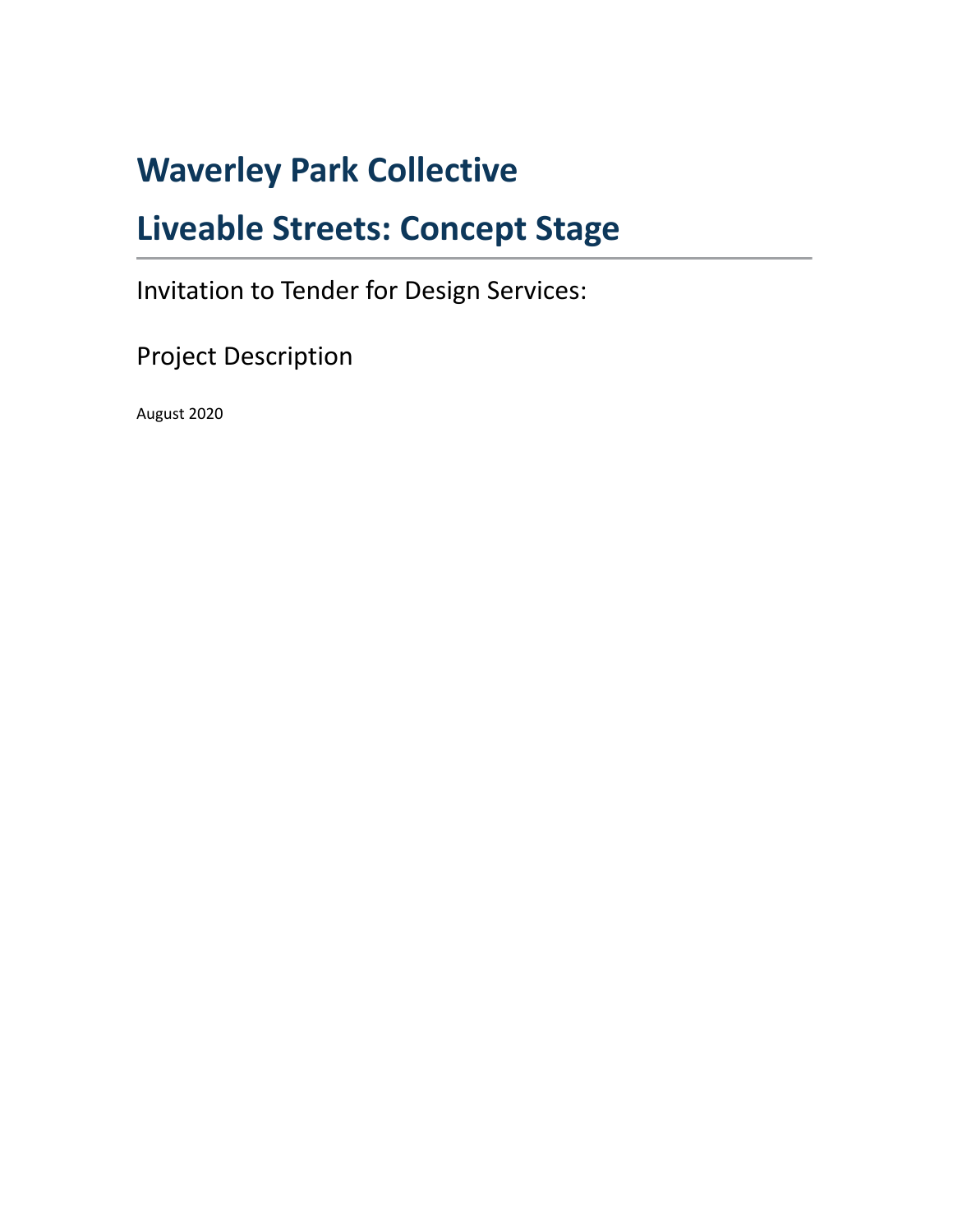# **About Waverley Park Collective**

Waverley Park is a residential community of families, friends and neighbours in Shawlands, on the Southside of Glasgow. It's a great wee area full of helpful people and friendly characters.

The Waverley Park Collective is a constituted community group of residents working together to improve the community. We are not a residents association or a community council and we do not have a statutory function.

We are just a group that shares an aim: to create and maintain a safe, clean and welcoming environment by ensuring the streets are safe and attractive for all ages and abilities to live, learn, and move.

Our Objectives to achieve that Aim are to:

- Find a permanent solution to long-standing concerns regarding the volume and speed of traffic, and to enable more active travel;
- Make the streets and shared lanes feel safe and attractive;
- Deliver events and activities that strengthen community spirit; and
- Drive forward community improvements alongside key stakeholders.

<https://www.waverleyparkcollective.org>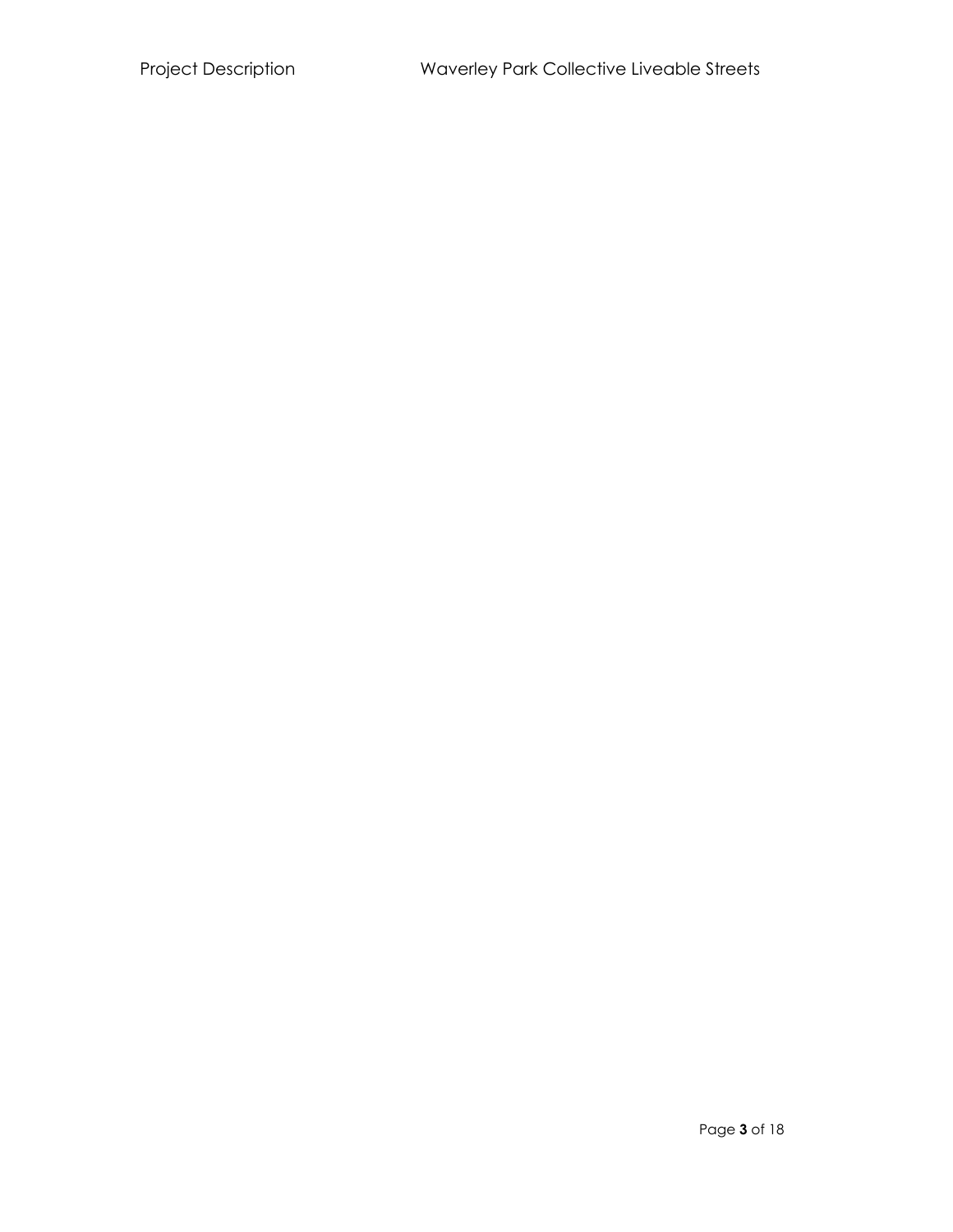## <span id="page-3-0"></span>Table of contents

| <b>Table of contents</b>                  | $\overline{2}$ |
|-------------------------------------------|----------------|
| This document                             | $\overline{4}$ |
| <b>Related documents</b>                  | $\overline{A}$ |
| <b>Background to the project</b>          | 5              |
| Summary of work to date                   | 5              |
| Project funding                           | 6              |
| About the study area                      | $\overline{7}$ |
| <b>Issues and opportunities</b>           | 9              |
| Through traffic and vehicle speed         | 9              |
| School run vehicle movements              | 10             |
| Play and social activity                  | 11             |
| <b>Mental Health</b>                      | 11             |
| Local access                              | 11             |
| Residential consensus                     | 11             |
| <b>Early Vision and Design Objectives</b> | 12             |
| <b>Communities and Stakeholders</b>       | 15             |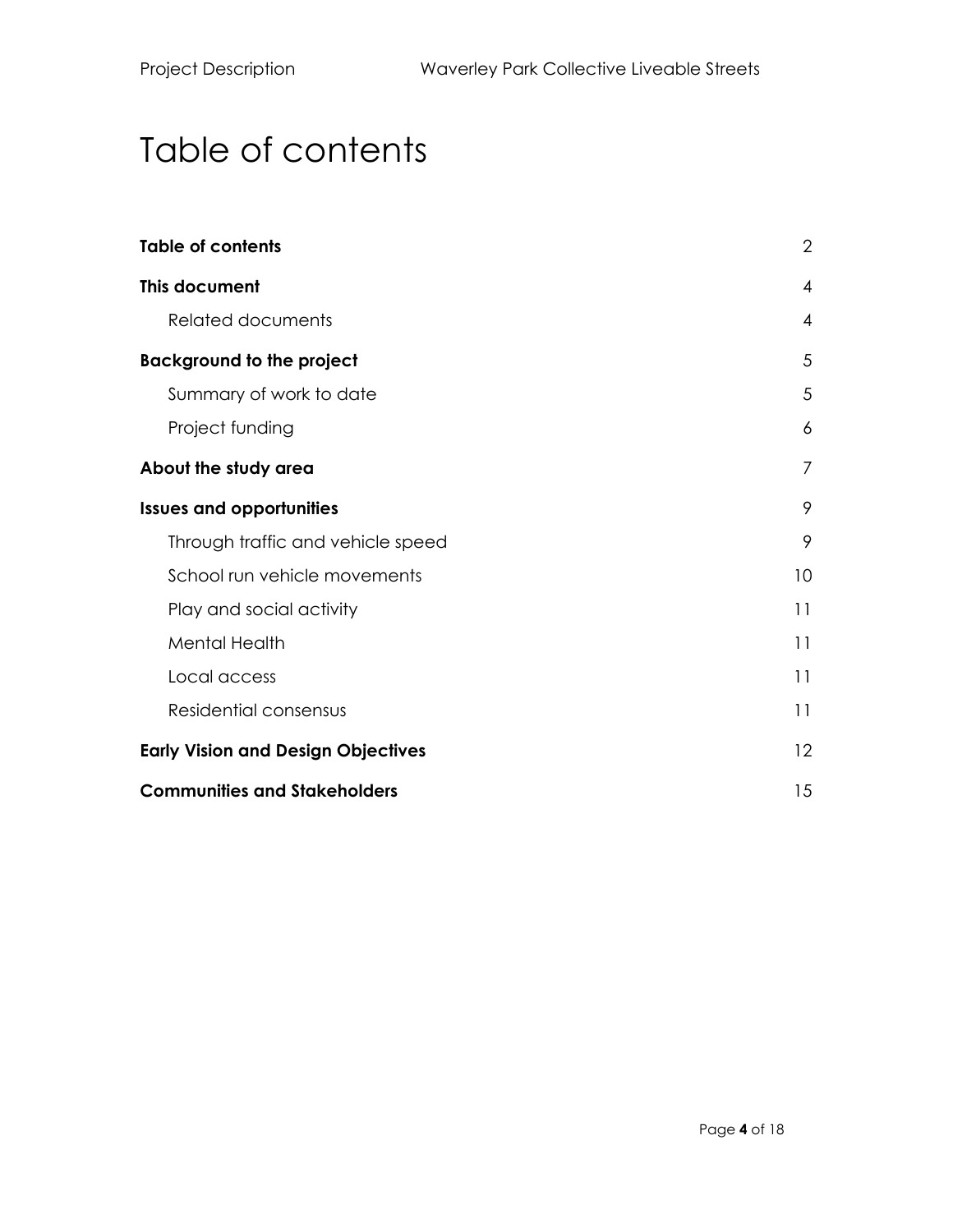# <span id="page-4-0"></span>This document

This document details the description of the Waverley Park Collective (WPC) Liveable Streets project. It comprises:

- Background to the project
- About the study area
- Issues and Opportunities
- Early Vision and Design Objectives
- Communities and stakeholders

#### <span id="page-4-1"></span>Related documents

Related documents included to inform the project description are:

- Project Specification; and
- Tender Submission Requirements; and
- Places for Everyone Project Pack Category 2.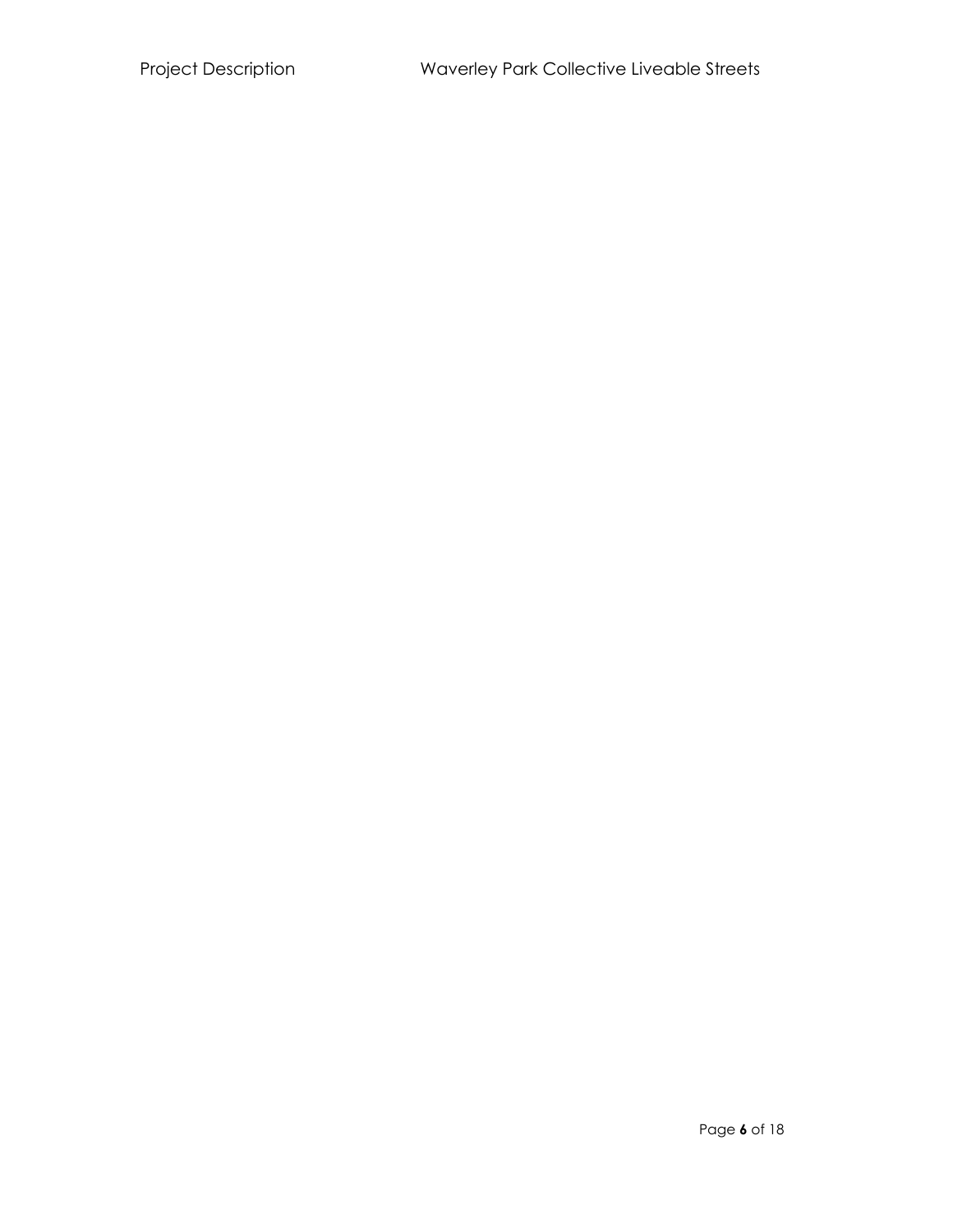# <span id="page-6-0"></span>Background to the project

Waverley Park is a fantastic family environment. It is primarily residential with a mixture of tenement flats, terraced and semi-detached housing.

But it could be better. Residential activity on some streets is hindered by the presence of through-traffic that suppresses community activity, accessibility and amenity.

The purpose of this project is to develop a widely supported concept design for a traffic management and urban design solution that will allow local people of all ages and abilities to live, learn and move independently and enjoyably.

#### <span id="page-6-1"></span>Summary of work to date

There have been various attempts to address this issue over the last 20 years. The primary challenge has been reaching community consensus. Bringing the community, as well as other stakeholders, along with the design will be a key part of this project.

Various options have been considered in isolation, including modal filters on certain streets, traffic calming and signing. None of them has secured conclusive community backing.

In 2016/17 the area was designed part of an area-wide mandatory 20mph zone by Glasgow City Council. While this is a welcome change, our surveys do not indicate that this had any statistically significant impact on speed or volume.

Improvements to the pedestrian environment at the nearby junction of Moss-side, Pollokshaws and Kilmarnock as well as traffic calming on Moss Side have (by anecdotal report) resulted in increases in through traffic and heavy vehicles using Ravenswood Drive and Dinmont Road.

Since 2015 the group now known as the Waverley Park Collective has been proactive in building support for action. This has included:

- developing positive relations with all Ward Councillors;
- Agreeing a way forward with Glasgow City Council;
- Working with residents of the most affected streets to build evidence of the need for change;
- Setting up a constituted body (Waverley Park Collective);
- Delivering positive community events, including Play out Days, lane days and cycling training for 'returners'; and
- Applying for funding to progress this project.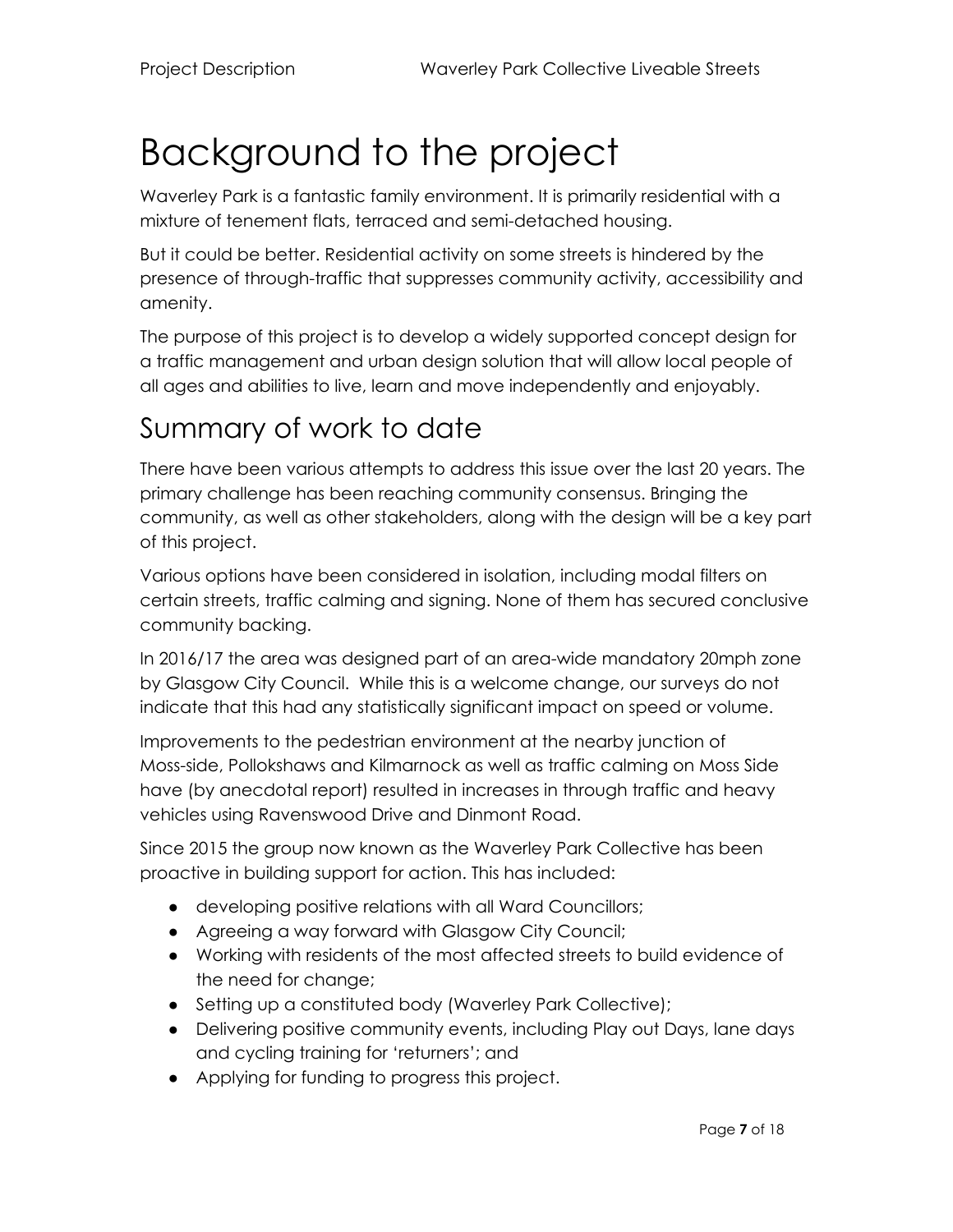Our website, Twitter and Facebook accounts contain information on some of this work.

www.waverleyparkcollective.org

<https://www.facebook.com/WaverleyParkCollective>

<https://twitter.com/waverleypark1>

#### <span id="page-7-0"></span>Project funding

We have now been awarded funding (2020-21) from Transport Scotland via the Places for Everyone fund administered by Sustrans Scotland. The aim of Places for Everyone is "to create safe, attractive, healthier places by increasing the number of trips made by walking, cycling and wheeling for everyday journeys."

The present project, WPC Liveable Streets, is a Category 2 project as defined by Sustrans, our funding partner. The funding award covers the Stages 0-2 defined in the related Project Pack document (included in this ITT). Towards the end of Stage 2 we aim to secure funding to proceed to subsequent stages, with the overall aim of attaining Stage 7 (in use) in 2023/24.

The stages set out in the Project Specification detail what we expect to deliver during Stages 0, 1 and 2.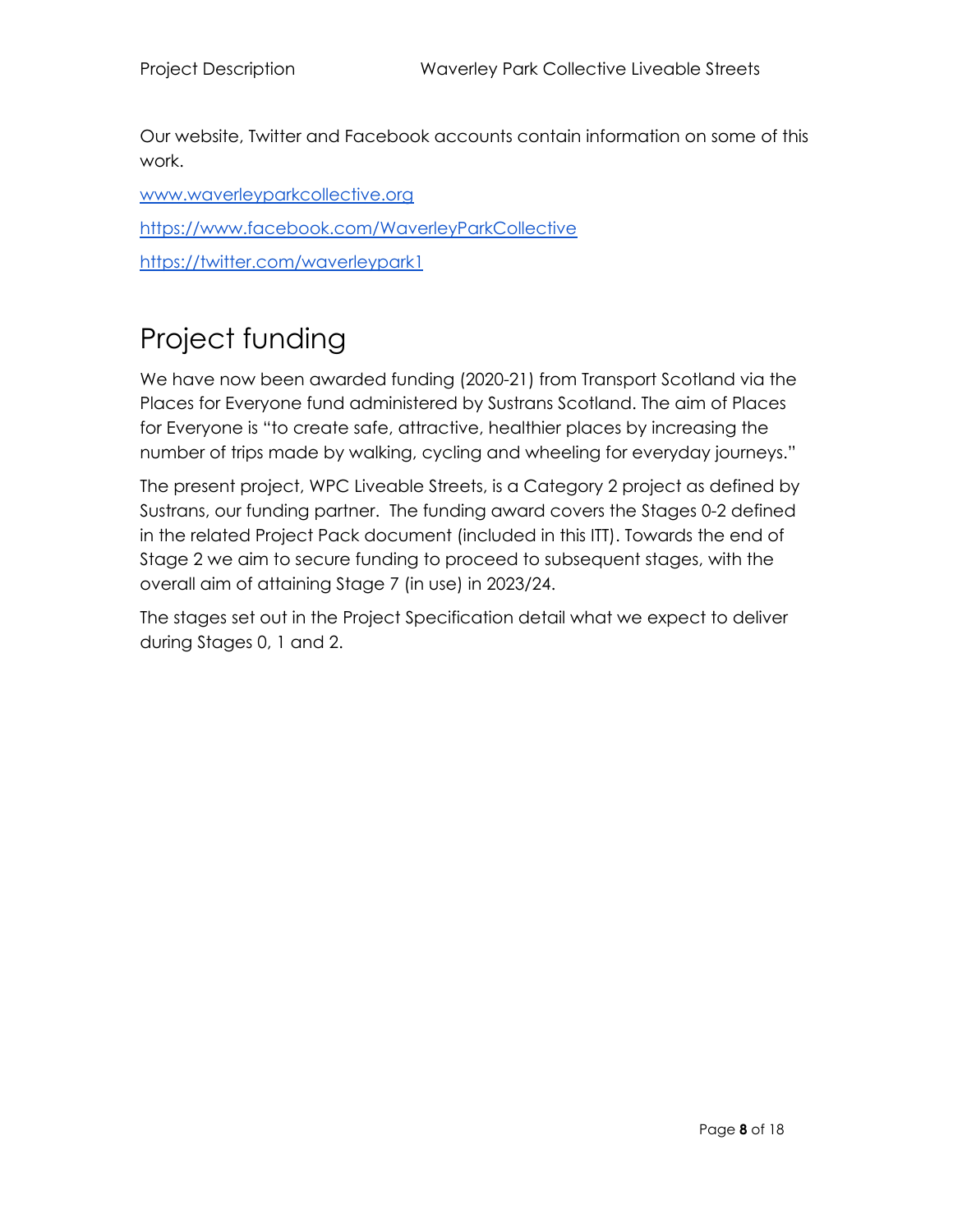## <span id="page-8-0"></span>About the study area

Waverley Park ([https://www.waverleyparkcollective.org/family-streets\)](https://www.waverleyparkcollective.org/family-streets) is located on the southside of Glasgow on the southwest edge of the buzzing Shawlands. It is a brilliant area with all the schools, shops, parks and community facilities residents need within a 3-5km mile radius.

Both Shawlands Primary School and Shawlands Academy are large schools (approx. 600 and 1200 pupils respectively). Waverley Park shares its perimeter with both of these schools.

For trips to and from Shawlands Primary School and Shawlands Academy from greater Shawlands, Maxwell Park, Pollokshields, Strathbungo, and Pollokshaws, the streets of Waverley Park are a primary access route.

For Waverley Park residents, other key destinations are:

- Shawlands high street and its commercial facilities;
- Shawlands public transport links to city centre and beyond;
- The green spaces of Queens Park, Maxwell Park and Pollok Park;
- Community facilities such as Shawlands Bowling Club, Shawlands Church, Shawlands Kirk, Destiny Church, Waverley Park Medical Practice and Shawlands Medical Practise;
- Glasgow City Centre via the South City Way and South West City Way;
- Shawlands and Crossmyloof train stations;
- Morrisons supermarket at Crossmyloof
- Shields Road Subway station;
- NCN75 Edinburgh to Glasgow cycle route;
- Other nearby residential areas to visit family and friends.

For the purpose of this project, the study area is defined by the area shaded yellow in Figure 1. This is bounded by the junctions of:

- Dinmont Road and Durward Avenue
- Durward Aveune and St Ronan's Drive
- Pollokshaws Road and St Ronan's Drive
- Pollokshaws Road and Ravenswood Drive.

Although not the primary focus of the study, the study area includes the lanes linked to the streets in the area. Also included in the study area is the frontage of Shawlands Primary School on Pollokshaws Road.

The area shaded in blue is what would traditionally be defined as 'Waverley Park' by virtue of the street names being derived from the Waverley Novels by Page **9** of 18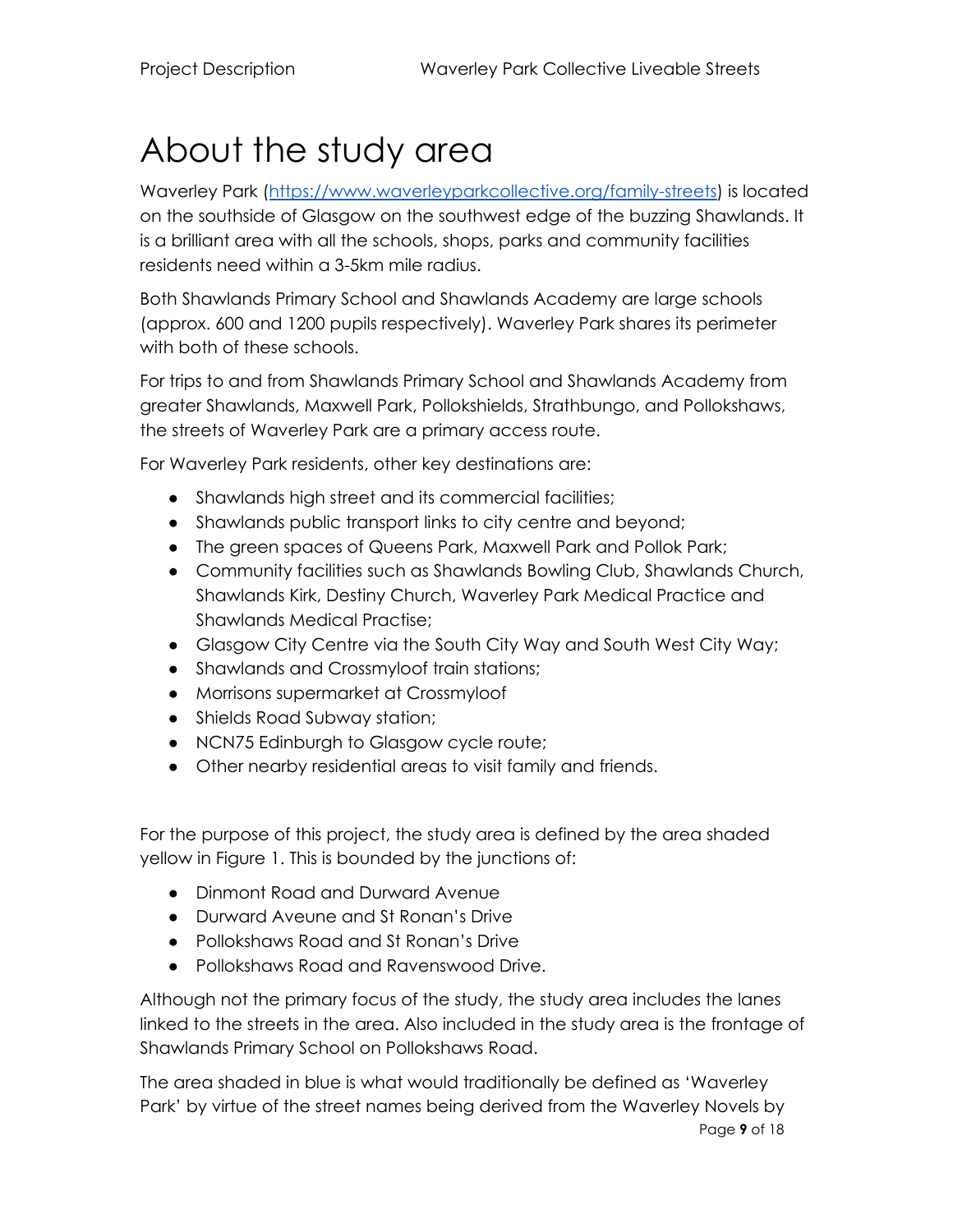Walter Scott. Any work to one street in this area may have an impact on other streets. While the area of project design and engagement is expected to be within the area shaded yellow,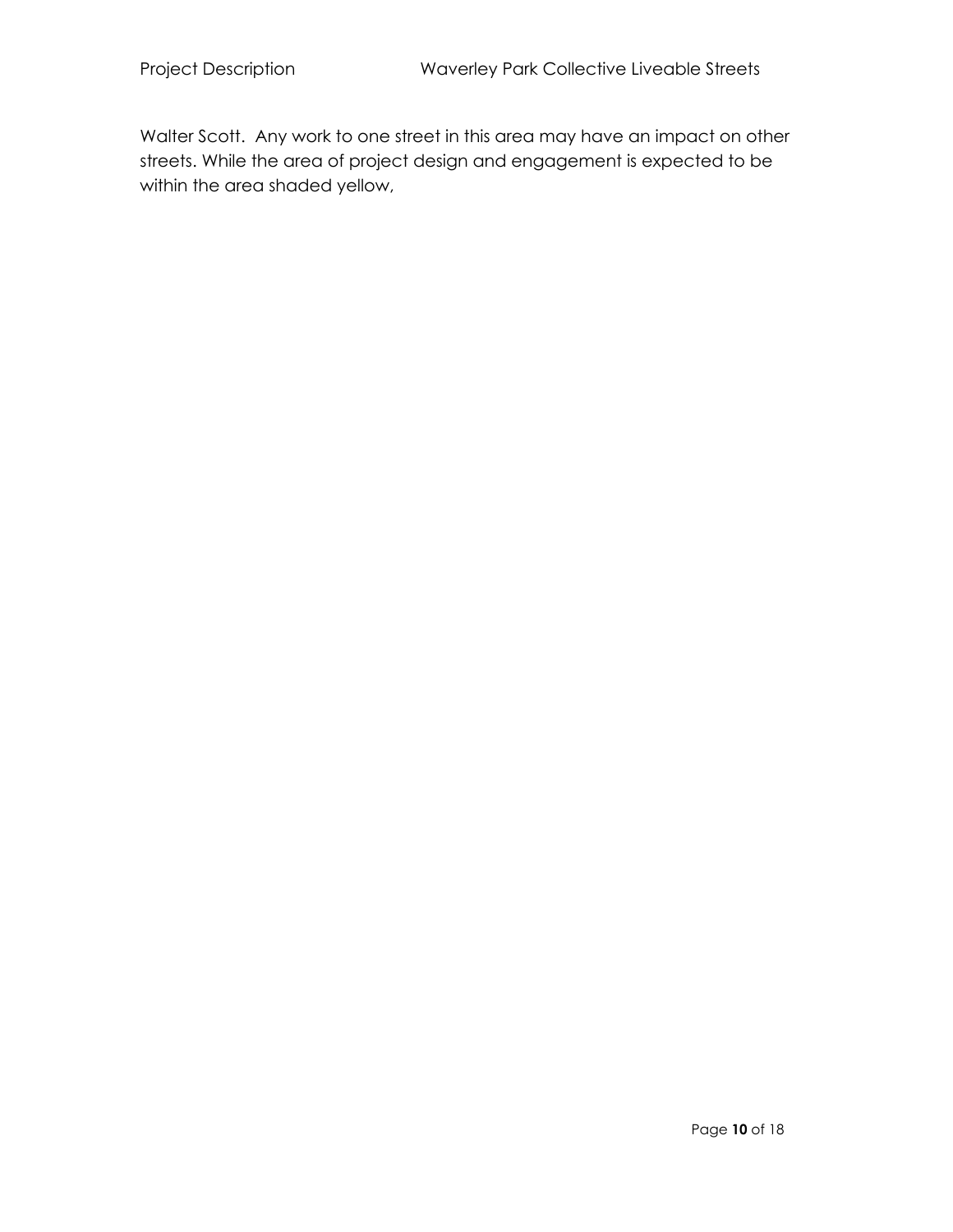

#### **Figure 1 Study Area**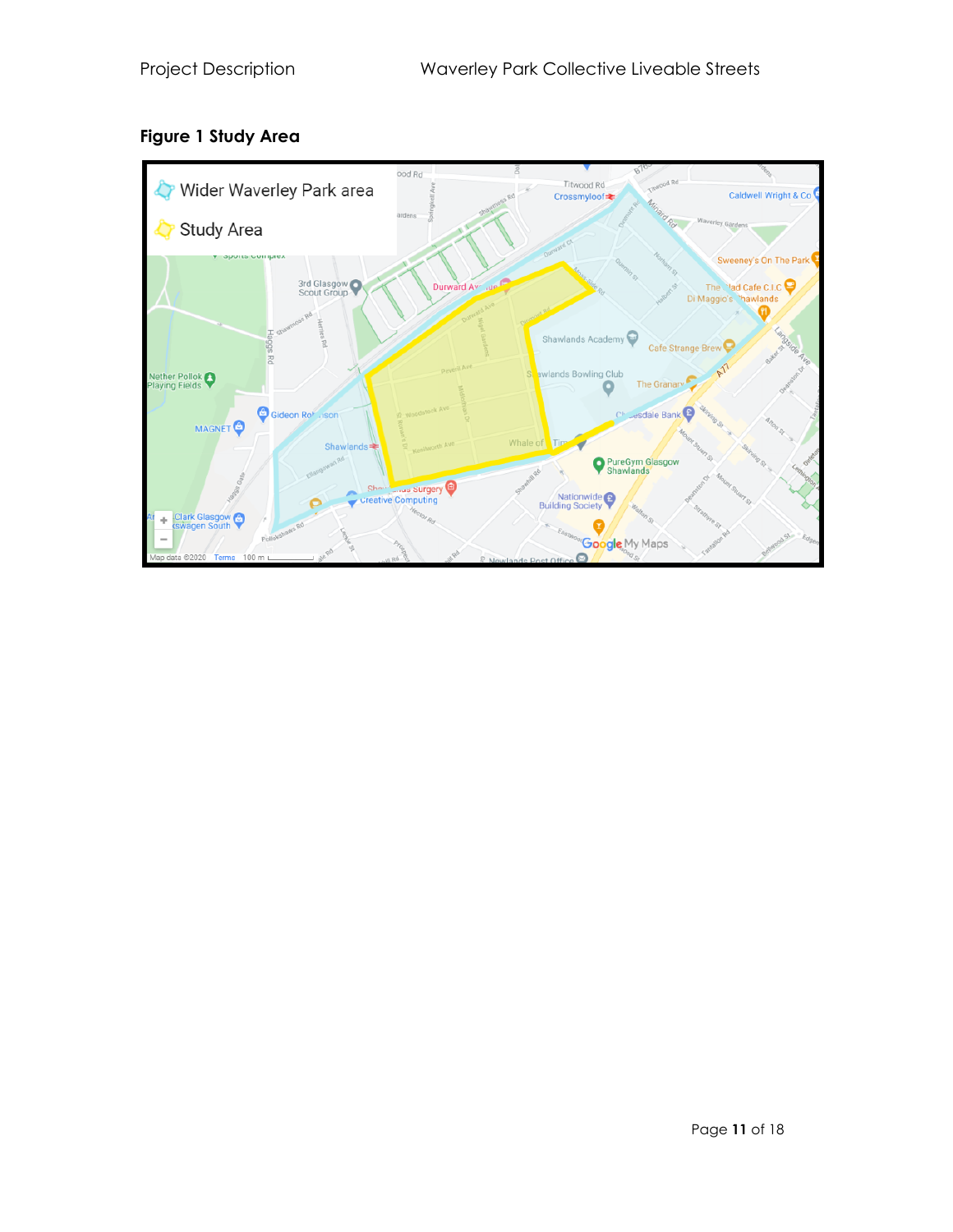# <span id="page-11-0"></span>Issues and opportunities

The driver behind the project is the need to tackle traffic speed and volume. The opportunity is to develop and communicate the positive case for change.

### <span id="page-11-1"></span>Through traffic and vehicle speed

Ravenswood Drive and Dinmont Road, and to a lesser extent Durward Drive, St Ronan's Drive and Midlothian Drive are used as traffic rat-runs for commuters, school run and wider strategic traffic (refer to Figure 2). Traffic surveys have shown that 1,500 vehicles per day, including heavy vehicles, use Ravenswood Drive (a street of 55 households).

We have conducted residents' opinion surveys and traffic surveys. 90% of responding residents say reducing traffic volume and speed is the top priority to improve the living environment.

Currently, high volumes of through traffic on some streets results in aggressive driving, traffic accidents, road rage, dangerous manoeuvring and haphazard parking.

Our analysis of Ravenswood Drive indicated high daytime speeds (80% of vehicles exceed the 20mph speed limit); and anti-social high speed. 20% of vehicles exceed 30mph. The top speed recorded was 61-70mph, particularly common in the evening and into the night.

Reports of minor accidents are relatively common, however the STATS-19 data is not sufficient to support the introduction of traffic calming under Glasgow City Council's prioritisation assessment.

Further information is available on our website <https://www.waverleyparkcollective.org/family-streets>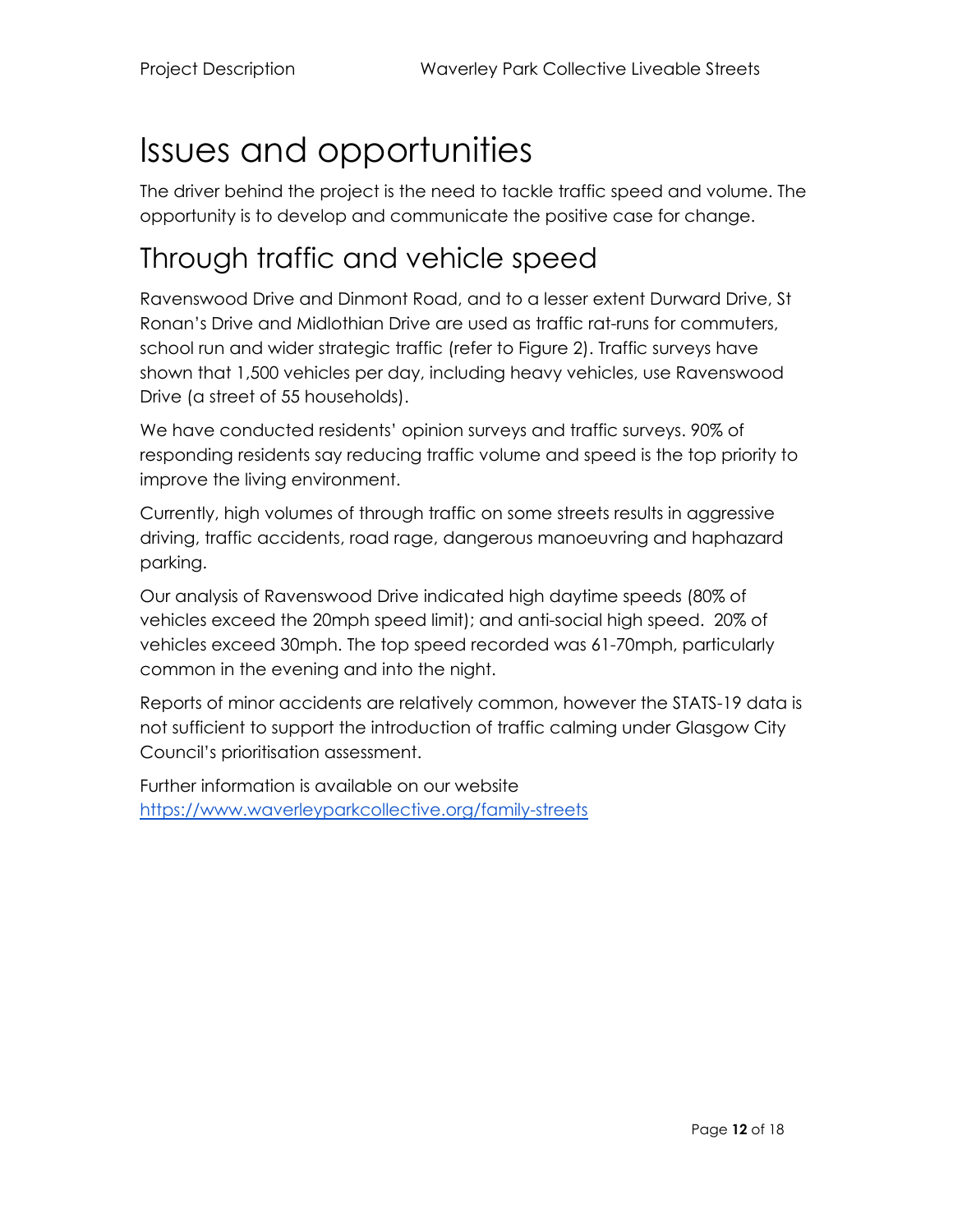

#### **Figure 2 Estimated origin of through traffic**

### <span id="page-12-0"></span>School run vehicle movements

School run traffic and parking introduces noise, pollution and aggression into this residential area. Parents park and maneouvre at the junction mouths, particularly at Ravenswood/ Woodstock, hindering visibility of children crossing the road.

People regularly park on footways, damaging the surfaces and narrowing the space for parents and the elderly to pass.

Three school lollipop patrols are required to manage driver behaviour and facilitate safe crossing at Dinmont/ Moss-Side, Ravenswood/ Pollokshaws and Ravenswood/ Peveril.

Inconsiderate vehicle movements on Pollokshaws Road intimidate children and parents at the front of Shawlands Primary School.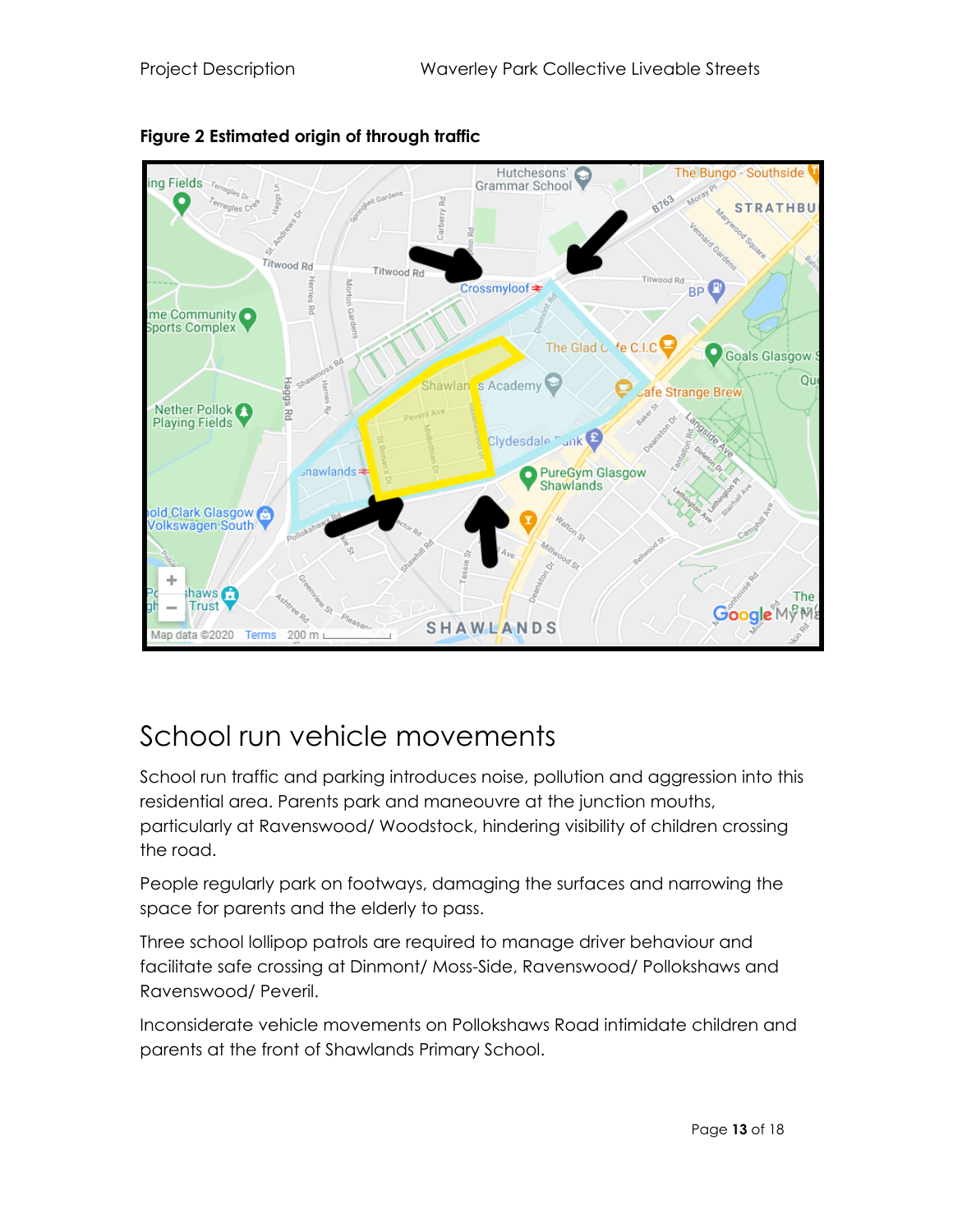During the morning peak (at school run), traffic is regularly queued half the length of Ravenswood Drive from the Pollokshaws junction.

The problem is exacerbated by school run traffic to Hutcheson's grammar school, for which Waverley Park is a shortcut from nearby areas.

### <span id="page-13-0"></span>Play and social activity

Many of the impacts of traffic are unseen.

Adult residents have less inclination to socialise with neighbours. People are regularly endangered by careless and dangerous driving. Children (and many adults) are forced to cycle on the pavement, which particularly impacts the elderly.

Children are not given the opportunity to learn, play and move independently. 96% of respondents to our Ravenswood Drive survey say it is not safe for children to cycle. Residents report that they do not let young children out of the garden for fear of traffic.

Children cannot independently cross the street to get to school because of traffic. The back lanes are vital play amenities for children. However the links between them are across roads that parents do not feel comfortable letting their children cross alone. This limits their independence and play opportunities.

The nearest public 'play spaces' are in Maxwell Park, Queen's Park and Pollok Park. The nearest is 1.4km.

The evidence of the Play Out Days is that people relish the opportunity for social spaces and to allow their children to move freely. Children consider it a highlight of the year.

#### <span id="page-13-1"></span>Mental Health

Adults and children complain of being woken by speeding traffic in the middle of the night. All of these issues greatly impact residents' mental health and wellbeing, reducing sleep levels, increasing stress levels and negatively affecting mood.

### <span id="page-13-2"></span>Local access

Walking and cycling connections to Shawlands high street and local parks are hindered by unsafe or inconvenient road crossings, pavement parking, poor sightlines and paths that are severed by busy roads.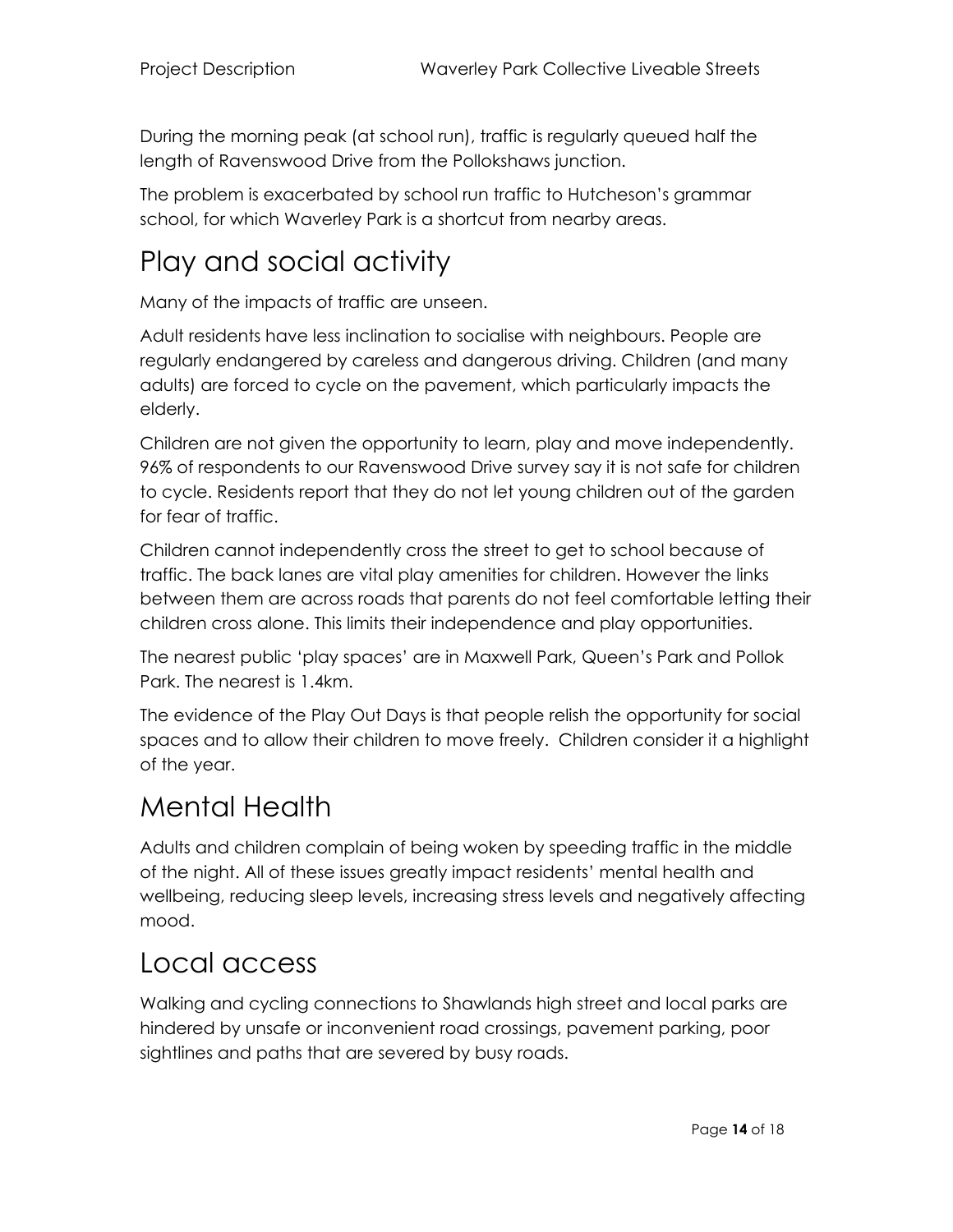Many people are not in the habit of cycling. Despite the close proximity of major parks, many people will drive to them to go for a walk or cycle with children.

#### <span id="page-14-0"></span>Residential consensus

Previous attempts to resolve the issues have tended to focus on mitigation of the traffic issues rather than the opportunities. This has resulted in debates between traffic calming and modal filters. Some residents are of the view that traffic calming (speed humps) would be appropriate. Others are of the view that this is dealing with the symptom and that through traffic is the primary cause that should be tackled to deliver a range of benefits to residents.

Generally speaking the residents of the most affected streets, particularly Ravenswood Drive and Dinmont Road but also Durward Avenue and St Ronan's Drive favour action, with those on less affected streets concerned at the potential inconvenience to car drivers.

The result has been that the status quo has prevailed.

This project provides the opportunity to allow residents to communicate clearly through a variety of means what the local area means to them and to help people understand each other's views better even if they do not agree. It is a chance to talk about the positive opportunities for change rather than the minutiae of the status quo. Finding community leaders and appropriate communication mediums will be important to build momentum.

The process should clearly demonstrate the relative merits of different opportunities and allow them to be discussed fully in order to reach broad consensus, without the expectation of absolute consensus.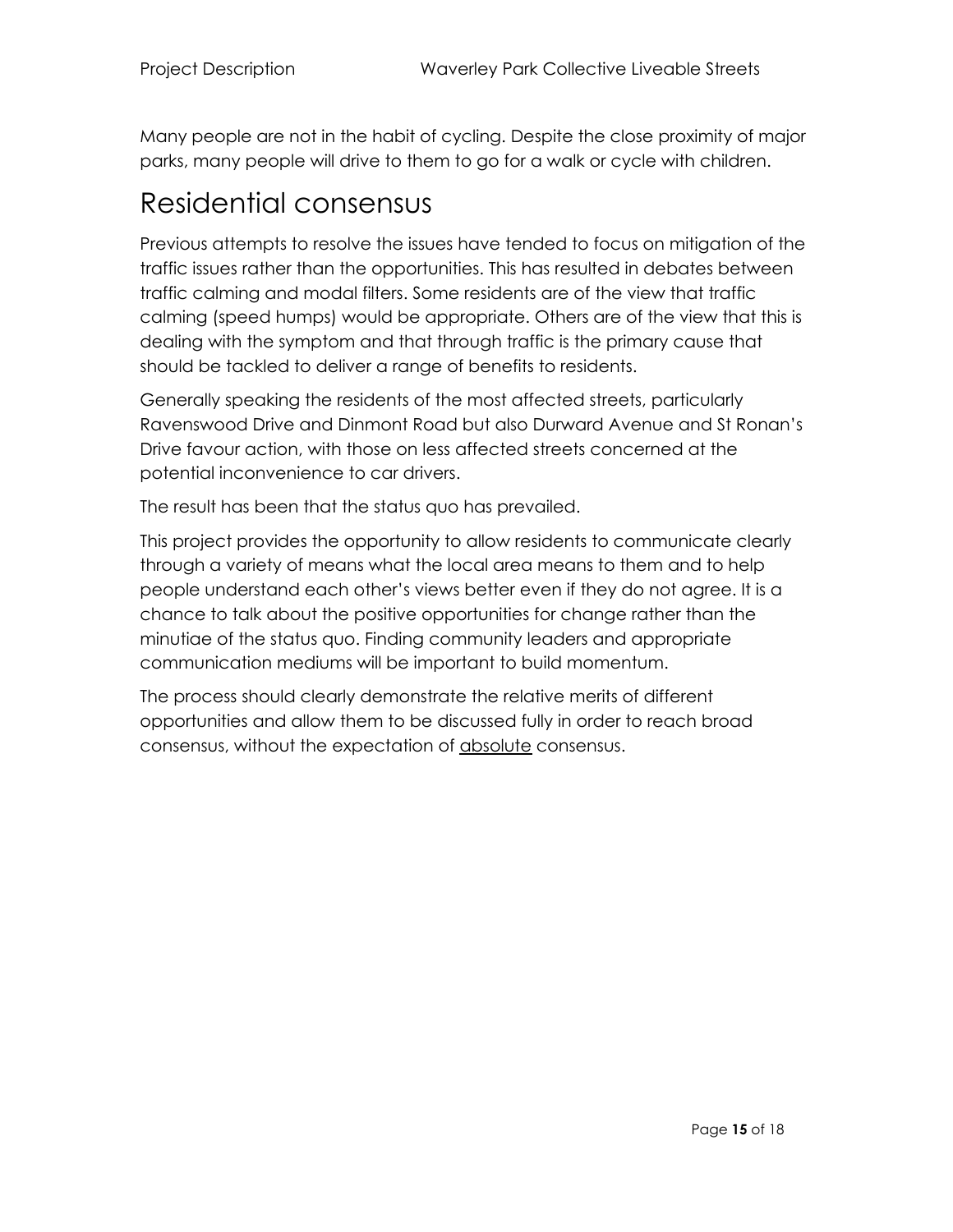# <span id="page-15-0"></span>Early Vision and Design Objectives

Local people of all ages and abilities should be safe to live, learn and move independently and enjoyably. This project will tackle the problem of high through traffic volume and speed and will provide safe, enjoyable space that is greener, full of community activity and with more active travel.

WPC Liveable Streets is a community-led project. The project vision is to:

#### **"Make the streets feel safe and attractive for all ages and abilities to live, learn and move independently."**

The purpose of this brief is to procure design services from an independent consultant.

Prior to the Liveable Streets funding application, outcome-based Project Design Objectives were developed by residents of the most affected street (Ravenswood Drive) based on survey and workshop outputs. These were to:

- Reduce through traffic volume and traffic speed to an absolute minimum, while maintaining reasonable residential access;
- Make it safe and enjoyable for people of all ages and abilities to walk, cycle or wheel independently for local trips, including school children;
- Create a street environment suitable for people of all ages to play and socialise, free from fear of traffic safety, noise and pollution;
- Improve the quality of the streetscape with more greenspace and designs in keeping with the Victorian architecture;
- Ensure that community engagement is embedded in a robust decision-making process.

These early Design Objectives are still to be validated by the wider Waverley Park community and stakeholders before using them to steer a concept design. Developing broad community backing will be a key element of this project.

The next steps is for this commission to produce a single preferred traffic management and urban design concept that has broad community backing, the support of key stakeholders including the Project Board, and is deliverable within an identifiable timeframe.

Additional considerations of importance are:

● How the project could positively connect to other local sustainable transport options and developments, including Glasgow's South City Way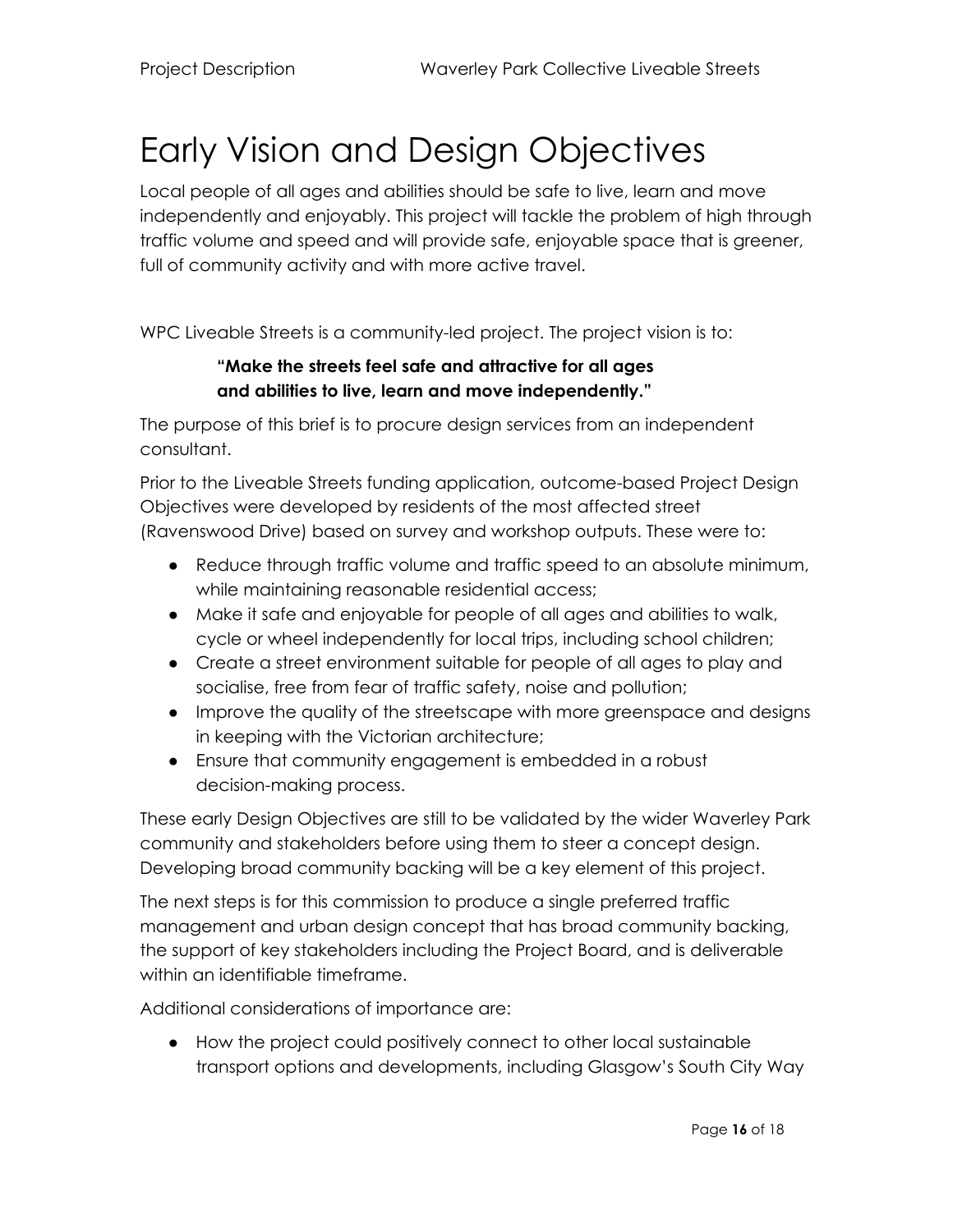and Pollok Park Active Travel Management Plan, and access to local train stations.

- Important long term indicators of success will be mode split and the number of people walking, cycling and wheeling for local trips; prevalence of play and social activity in the community; traffic volume and speed reduction; perceptions of community cohesion, cycling and walking safety; and perceptions of street enjoyment and satisfaction.
- Equalities considerations should be integrated within the engagement process in a dynamic way, throughout the project, and the learning from these considerations should be embedded in the design. For example, this might include walking audits with children, older people and people with disabilities and other qualitative assessments of accessibility.
- The resilience of the engagement plan will have to be considered in the context of Covid-19 restrictions.